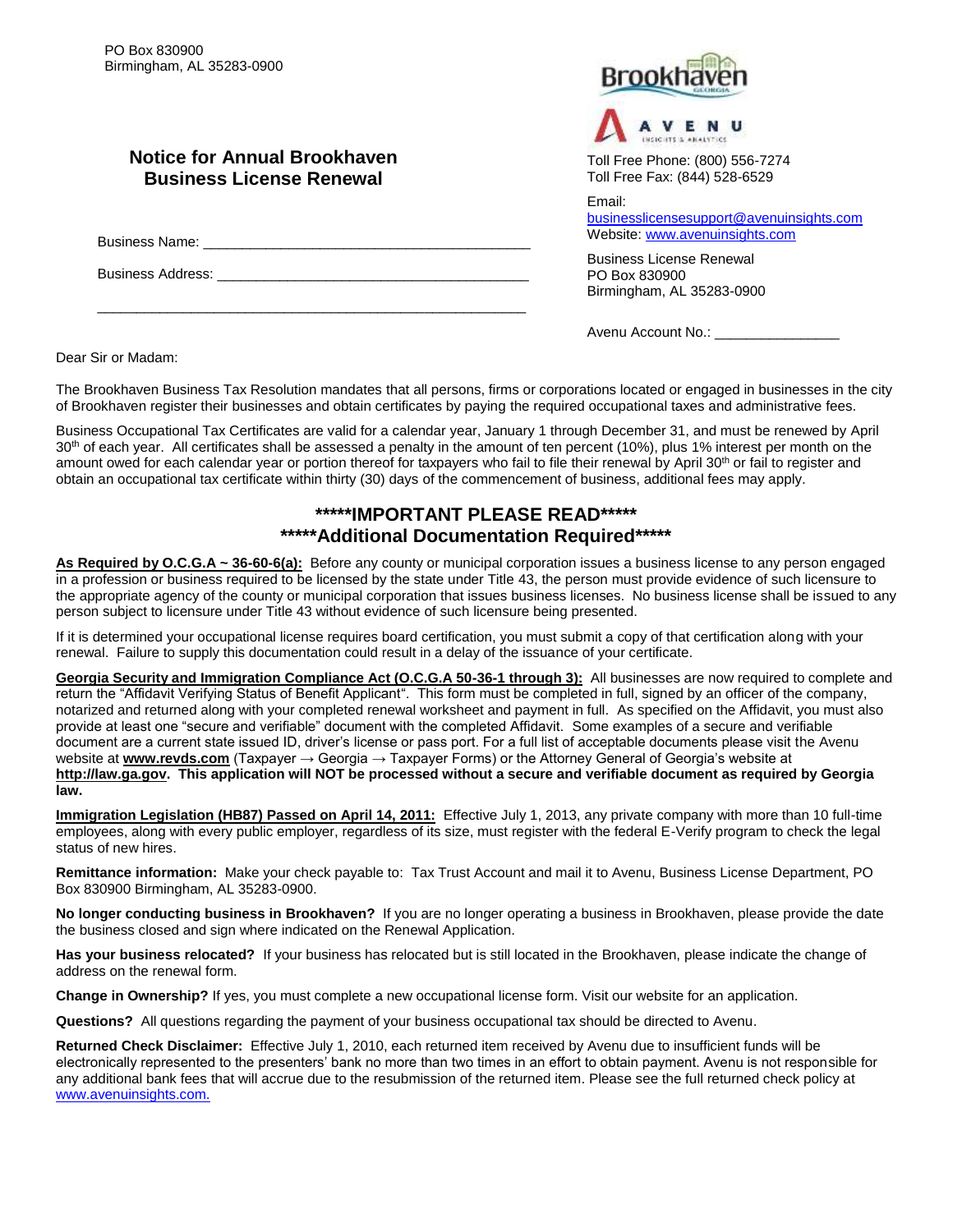

## **Affidavit Verifying Status of Benefit Applicant**

Pursuant to the Georgia Security and Immigration Compliance Act (O.C.G.A 50-36-1), effective July 1, 2007, every agency in **Brookhaven** providing public benefits through any local program is responsible for determining the immigration status of citizen applicants for said benefits**.**

By executing this affidavit under oath, as an applicant for benefits, I am stating the following with respect to my application for benefits from Brookhaven:

#### *Select one of the below.*

I am a United States citizen 18 years of age or older;

\_\_\_\_\_\_\_\_\_\_\_\_\_\_\_\_\_\_\_\_\_ I am a legal permanent resident 18 years of age or older;

\_\_\_\_\_\_\_\_\_\_\_\_\_\_\_\_\_\_\_\_\_ I am a qualified alien or non-immigrant under the Federal Immigration and Nationality Act, Title 8 U.S.C., as amended, 18 years of age or older and lawfully present in the United States. My alien number issued by the U.S. Department of Homeland Security or other federal immigration agency is

The undersigned applicant also hereby verifies that he or she has provided at least one secure and verifiable document, as required by O.C.G.A § 50-36-1(e)(1), with this affidavit.

The secure and verifiable document provided with this affidavit can best be classified as:  *(Please enclose legible copy of document with Affidavit.)*

In making the above representation under oath, I understand that any person who knowingly and willfully makes a false, fictitious, or fraudulent statement or representation in an affidavit shall be guilty of a violation of O.C.G.A. 16-10-20.

| Executed in                                             | (city),                                | (state) on | (date)       |
|---------------------------------------------------------|----------------------------------------|------------|--------------|
| Signature of Applicant                                  | <b>Printed Name</b>                    |            | Notary Stamp |
| Subscribed and sworn before me on this the _____ DAY OF |                                        |            |              |
| NOTARY PUBLIC                                           | My Commission Expires: _______________ |            |              |
|                                                         |                                        |            |              |

# **Private Employer Affidavit Pursuant To O.C.G.A. § 36-60-6(d)**

Effective July 1, 2013, any private company with more than 10 full-time employees, along with every public employer, regardless of its size, must register with the federal E-Verify program to check the legal status of new hires.

By executing this affidavit, the undersigned private employer verifies it's compliance with O.C.G.A. § 36-60-6, **stating affirmatively that the individual, firm or corporation has registered with and utilizes the federal work authorization program commonly known as E-Verify,** or any subsequent replacement program, in accordance with the applicable provisions and deadlines established in O.C.G.A. § 13-10-90. Furthermore, the undersigned private employer hereby attests that its federal work authorization user identification number and date of authorization are as follows:

\_\_\_\_\_\_\_\_\_\_\_\_\_\_\_\_\_\_\_\_\_\_\_\_\_\_\_\_\_\_\_\_\_ \_\_\_\_\_\_\_\_\_\_\_\_\_\_\_\_\_\_\_ \_\_\_\_\_\_\_\_\_\_\_\_\_\_\_\_\_\_\_\_\_\_\_\_\_\_\_\_\_\_\_\_\_\_\_

Federal Work Authorization User Identification Number Date of Authorization Name of Private Employer

#### If your business employs less than ten  $(10)$  employees, please check this box  $\Box$  and sign below.

*By checking this box and signing this form below you are stating affirmatively that your business employs less than ten (10) employees and that your business is not required to register with and/or utilize the federal work authorization program commonly known as E-Verify.* 

I hereby declare under penalty of perjury that the foregoing is true and correct.

| Executed in                                                  | (city),             | (state) on | (date)       |
|--------------------------------------------------------------|---------------------|------------|--------------|
| Signature of Applicant                                       | <b>Printed Name</b> |            | Notary Stamp |
| Subscribed and sworn before me on this the                   | DAY OF              | 20         |              |
| My Commission Expires: ____________________<br>NOTARY PUBLIC |                     |            |              |

**\*\*FORM REQUIRED\*\*\* This form must be completed in full and returned with your Occupational Tax Renewal and payment. Failure to return the completed Affidavit Verifying Status of Benefit Applicant, Verifiable and Secure Document, and the Private Employer Affidavit with your renewal and payment will delay the issuance of your occupational certificate.**